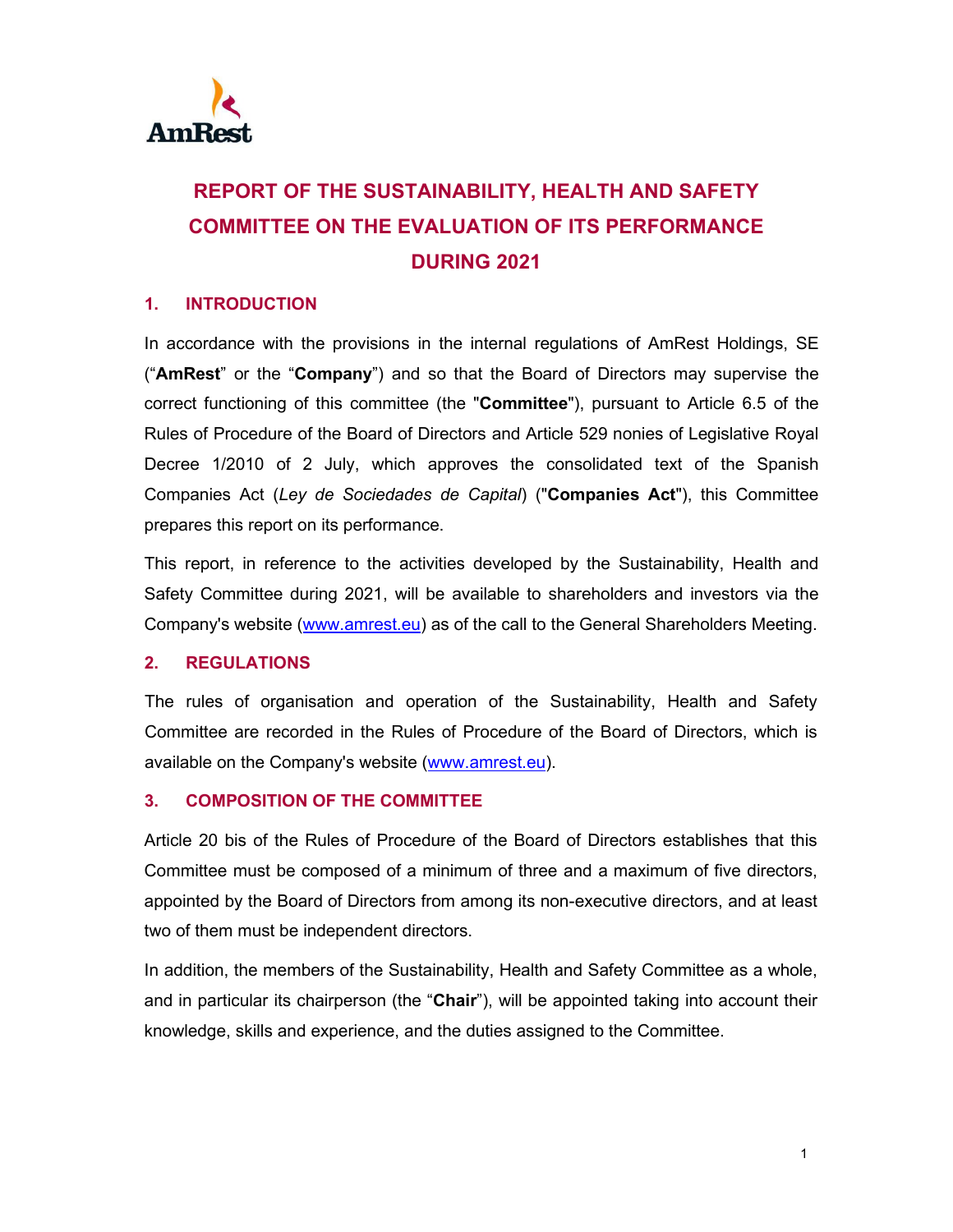

The Chairman of the Sustainability, Health and Safety Committee will necessarily be an independent director.

At year-end 2021, the Sustainability, Health and Safety Committee was composed as follows:

- (i) Ms Romana Sadurska (Chair), external independent director of AmRest since 14 May 2019.
- (ii) Mr Pablo Castilla Reparaz (member), external independent director of AmRest since 1 March 2018.
- (iii) Ms Mónica Cueva Díaz (member), external independent director of AmRest since 1 July 2020.

Mr Eduardo Rodríguez-Rovira continues to hold the office of non-board member secretary of the Sustainability, Health and Safety Committee, in accordance with the provisions of the Rules of Procedure of the Board of Directors, while, due to the departure of

Mr Jaime Tarrero Martos, the office of non-board member deputy secretary of the Sustainability, Health and Safety Committee was assumed by Mr Mauricio Gárate Meza.

All information concerning the members of the Sustainability, Health and Safety Committee, including their professional and biographical profiles, is available on the Company's website (www.amrest.eu).

Accordingly, the composition of the Committee in 2021 corresponds to the provisions of the Companies Act and the Rules of Procedure of the Board of Directors, since it is composed exclusively of non-executive directors, where at least two of them are independent and its chair is one of the independent directors.

Considering the professional and biographical profiles, the composition of the Committee is diverse in terms of gender, professional experience, competencies and personal abilities, and its members enjoy the knowledge, skills and experience necessary to carry out their duties.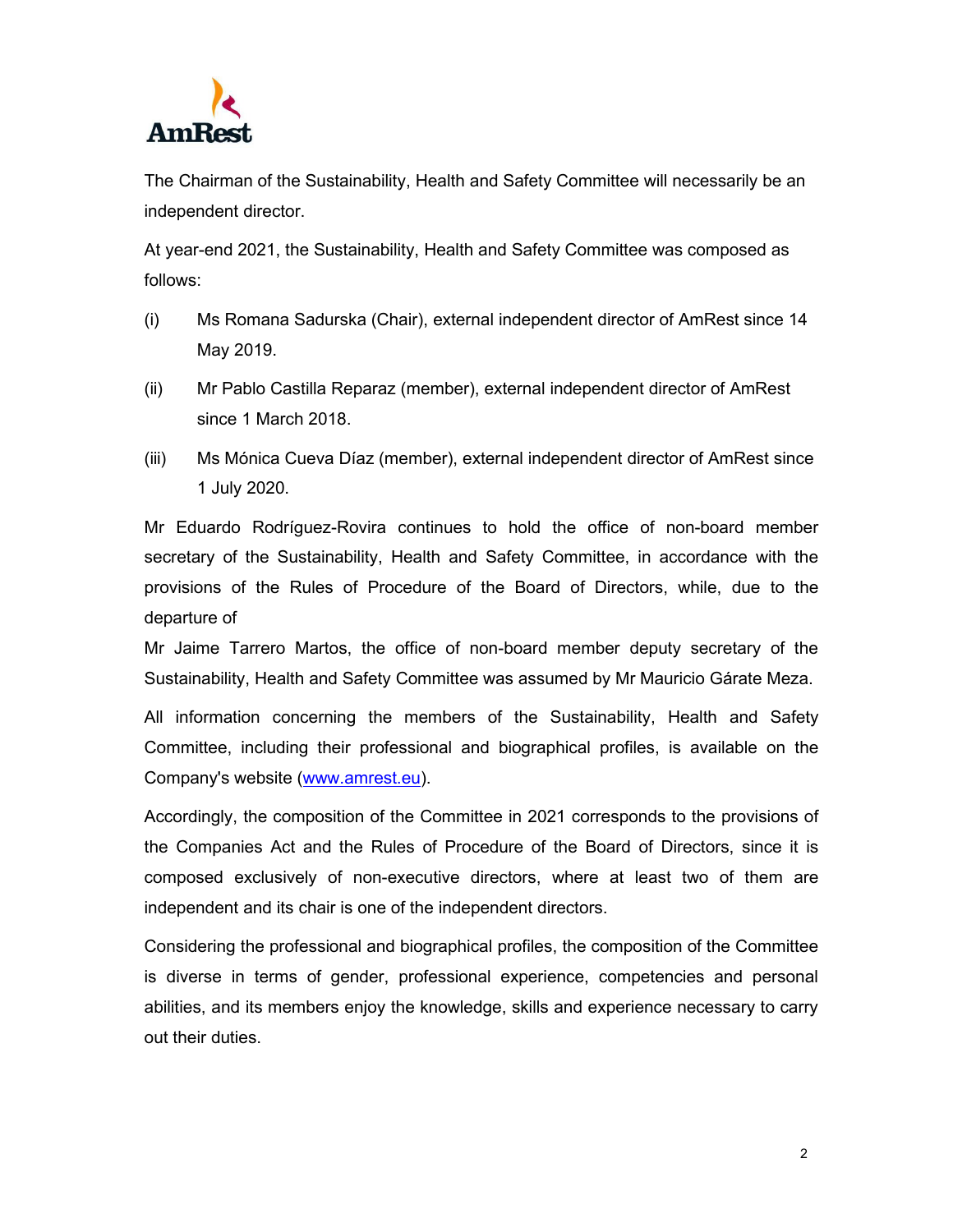

## **4. OPERATION OF THE COMMITTEE**

The Sustainability, Health and Safety Committee meets as often as necessary, at the discretion of its Chair, who must call a meeting whenever the issuance of a report or the adoption of proposals is required, and in any case, whenever it is desirable for the proper development of its duties.

The Committee is validly quorate when the majority of its members are present, either in person or by proxy, and adopts its resolutions by the majority in attendance, whether in person or by proxy.

During financial year 2021, the Committee met on four occasions. Therefore, it has met with the frequency necessary for the correct performance of its functions.

With regard to the preparation and development of meetings, the Chair of the Committee calls the meetings with proper advance notice, except when, for reasons of urgency or timeliness, the meeting has been held on a universal basis, with all of its members attending all the meetings, either present or represented. In addition, the members of the Committee are provided with information on the matters to be dealt with prior to each meeting, encouraging their active participation and informed adoption of resolutions.

The secretary has drawn up the relevant minutes of all meetings held, reflecting in these the development, content, deliberations and resolutions adopted in the meetings. The minutes of the Committee are available to both its members and the members of the Board of Directors.

Therefore, the Committee exercises its functions independently and complies with the rules of operation established in the Articles of Association and the Rules of Procedure of the Board of Directors, organising itself in a correct and efficient manner for the performance of its duties.

#### **5. COMMITTEE WORK IN 2021**

At its meetings held during 2021, the Committee has addressed, inter alia, the following matters:

- Management of food safety policy, divided into the supplier, main kitchen, logistics and restaurant pillars.
- Review of KPI audits performed on suppliers and logistics.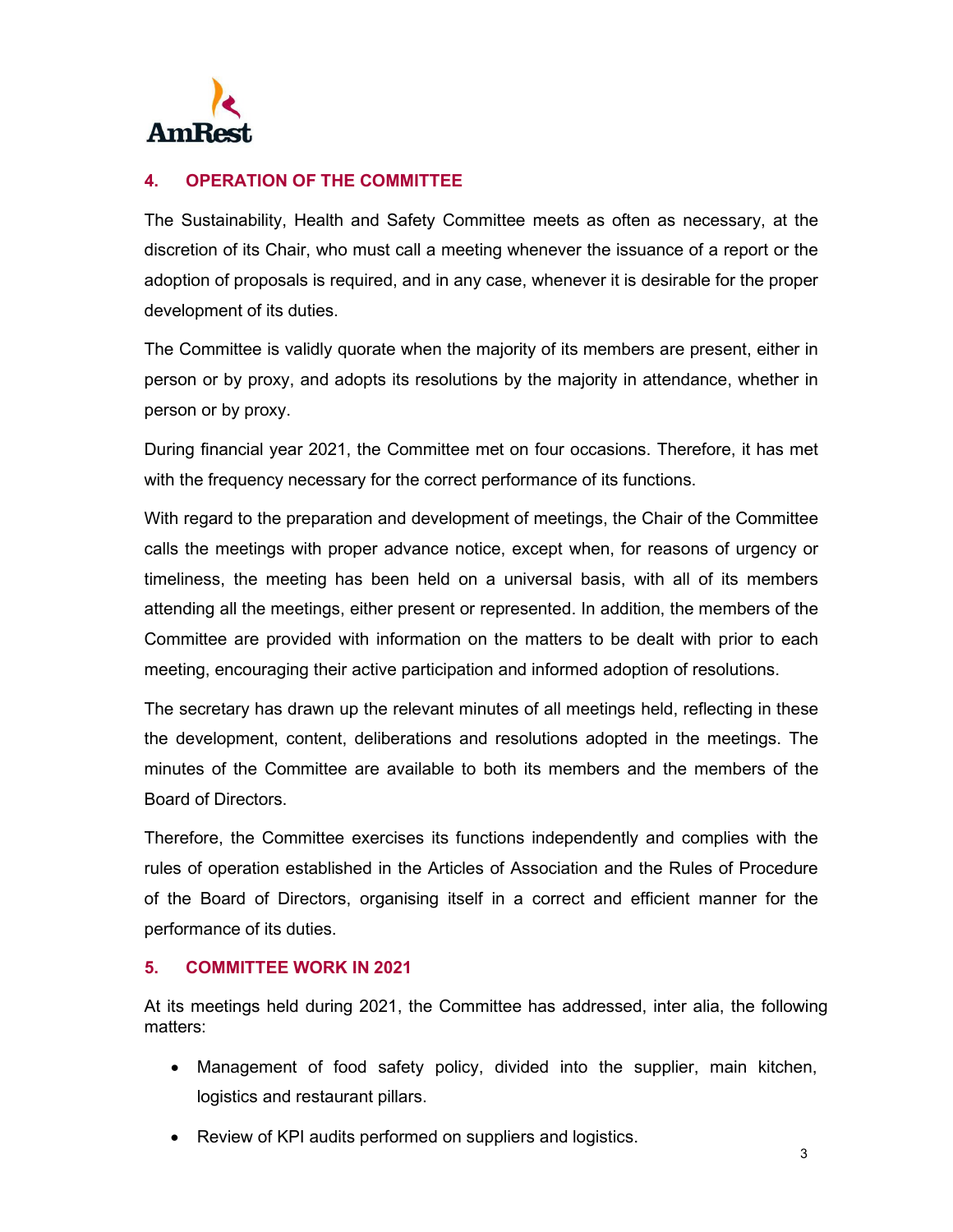

- Implementation of new nutrition policies and advances, and the decision that the nutrition strategy be carried out by the nutrition monitoring expert, *Food Innovation Solutions*.
- Analysis of the waste management and environmental strategies of the restaurants of the group of companies to which the Company belongs (the "**Group**"). The global sustainability strategy was presented.
- Review of the health and safety policy at the workplace, and monitoring that all restaurants in the Group follow the safety measures to prevent accidents at work.
- The Board of Directors, at its meeting of 9 November, noted that certain matters relating to sustainability objectives and much of the content of the non-financial statement were the subject of analysis, deliberation and study within the so-called Health and Safety Committee, based on which it approved the change of name of the Committee to Sustainability, Health and Safety Committee, assigning to this Committee four areas of responsibility, in which it has already been working up to now: occupational safety, nutrition, food safety and sustainability, but including entirely in this last segment the supervision and monitoring of the process of preparing the Group's statement of non-financial information, entrusting the Audit and Risk Committee with this last-mentioned task. All this, without prejudice to the fact that the final proposal for the statement of non-financial information be communicated to the Audit and Risk Committee, so that the latter can submit to the Board of Directors its proposal for approval simultaneously with the proposal for approval of the annual accounts. The Board of Directors also approved that, to facilitate the whole process, the Sustainability, Health and Safety Committee should invite the members of the Audit and Risk Committee, who are not members of the former, to attend the meetings in which the preparation of the statement of non-financial information is reviewed. From that time on, the Sustainability, Health and Safety Committee has taken over the process of preparing the statement of non-financial information.

# **6. EVALUATION OF THE OPERATION AND PERFORMANCE OF THE SUSTAINABILITY, HEALTH AND SAFETY COMMITTEE. CONCLUSIONS**

The Board of Directors has evaluated the operation of the Sustainability, Health and